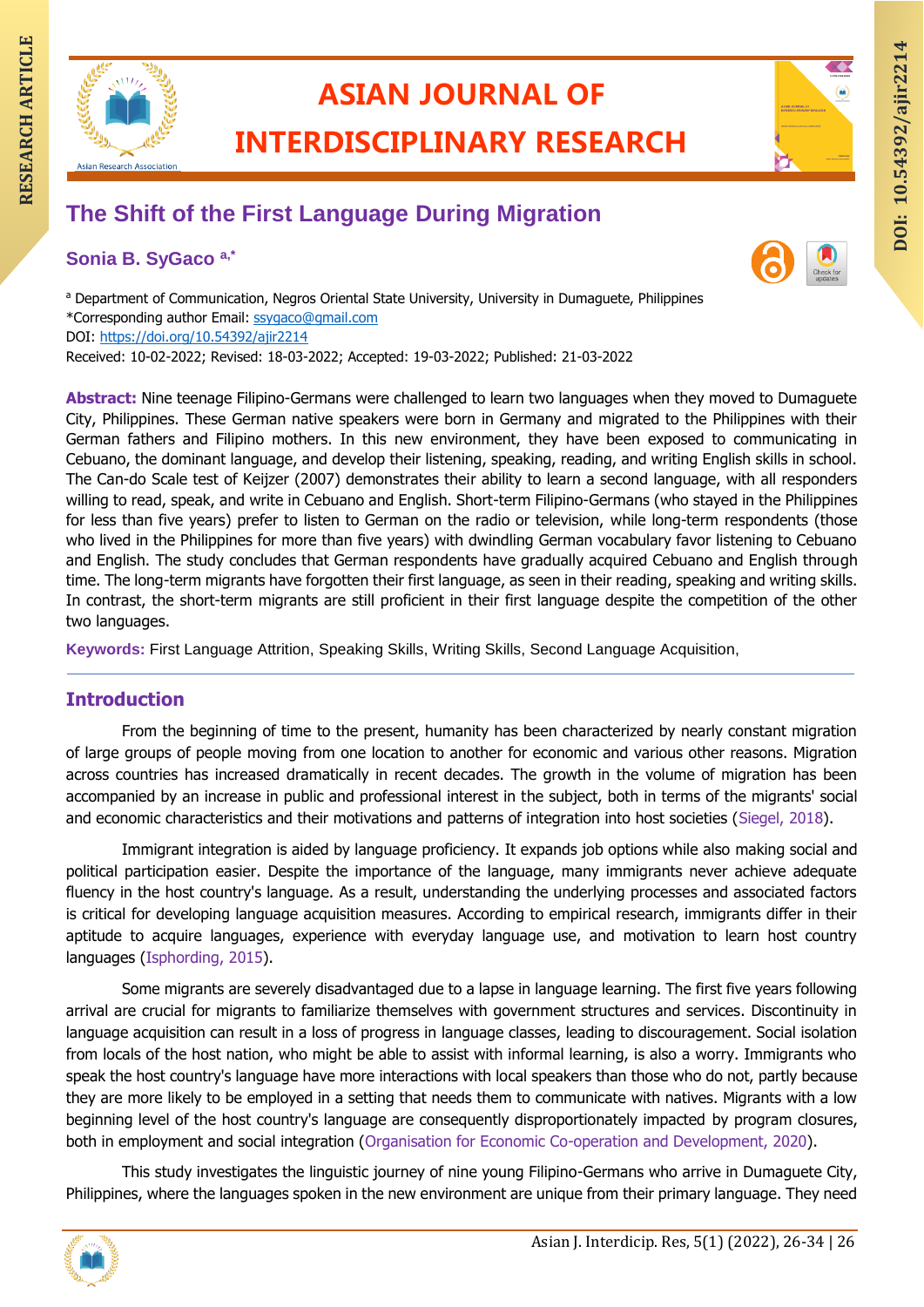an extensive vocabulary and a lot of practice to master Cebuano and English to converse with the locals. However, as they learn the new language, they eventually lose their mother tongue (SyGaco, 2020).

The phenomenon of a declining language is known as language attrition. First language attrition (FLA) happens among migrants whose native language proficiency has declined due to their becoming more proficient in their second language. Thus, attrition occurs in varying degrees, from slight modifications to complete loss, temporary or permanent or language death (Dorian, 1981). Language then is acquired in stages by children, which suggests that language competence is layered, and the language loss will work its way from the topmost layer to the bottom (Andersen, 1982).

Monika Schmidt in an article written by (Sophie Hardach, 2018), Can you lose your native language? Believes that forgetting the language is attributed when the brain simply "evaporates" over time–the "use it or lose it" concept. Those who haven't spoken their mother tongue in decades can be near-perfect speakers. It appears to be more challenging if the speakers frequently use the language with other bilinguals and then mix and drop terms from their second language whenever they can't think of them in their first language. This means the L1 speaker won't use the "muscles" required to push the second language aside to speak their native tongue.

Hence, the parallel activation of the new languages and their regulation will result in the competition of the languages, thereby affecting the native language during the converging with the second languages (Ameel et al., 2009) and will slow or reduce the lexical access of the language seldom used (Kroll et al., 2015).

Brown and Gullenberg (2011) in *Bidirectional cross-linguistic influence in the event conceptualization?* Expressions of Path among Japanese English learners express that linguistic differences of the first language will pose difficulty in second language acquisition. However, in their study, acquiring the L2 may encourage the monolingual speakers to deviate from their native language due to constant exposure to the second language and will likely result in language attrition of the first language.

It is also noted in the findings of Modality-Dependent Brain Activation Changes Induced by Acquiring a Second Language Abroad propose a network for these hippocampus subregions and the modality-specific cortical regions, implying that dynamic encoding and retrieval processes are involved in language acquisition (Sakai et al., 2021).

The earlier paradigm of language forgetfulness and acquisition lies within the external factors such as **critical period** (linguistic processing is slower to older children and adults compared to pre-puberty children since the brain maturation's limitations of language learning and input becomes more difficult after a certain age (Kauffman, 2001); **regression** (language components may decline in the reverse order in which language has been acquired, Jakobson, 1941);**redundancy reduction** (two languages that converge with similar psycholinguistic environment, the speaker is compelled to decipher the repetition of guidelines and purpose of both languages and then simplify the cognitive excess, Selinger, 1989), **activation threshold** (link between the frequency in the use of linguistic item, activation, and availability to the language speaker, Paradis, 1985); **linguistic feature proficiency** (an item in the attriting language similar to the structure of the other corresponding language will more likely be retained than the different language, Andersen, 1982)**;** internal factors include education, length of time, and motivation also affect language attrition.

Jamshidiha & Marefat (2006) indicate that some studies are focused on the length of time the immigrant has been exposed to another language and the level of attrition in the prime language, which eventually will result in the dominance of speech while others contend that time has a limited effect on such phenomenon. Paradis (1997), on the other hand, maintains that motivation is essential in language forgetfulness because of use and disuse. Thus, forgetting the language is triggered by a negative emotional attitude towards the native language, increasing the first language activation threshold. It may be 'retarded' by an optimistic emotional attitude towards the first language, lowering the activation threshold.

Because these factors are interrelated, the Filipino-German adjusting to the new environment may experience a sense of loss. Learning a second language becomes mandatory for the speaker to gain acceptance in the new community. Learning English may not be that difficult since it is taught in school compared to Cebuano, where the mother decides whether to teach her child(ren) the language or not. There are also other issues to consider in the mother's role towards her child(ren)--- does she possess a strong personality, or is she educated?

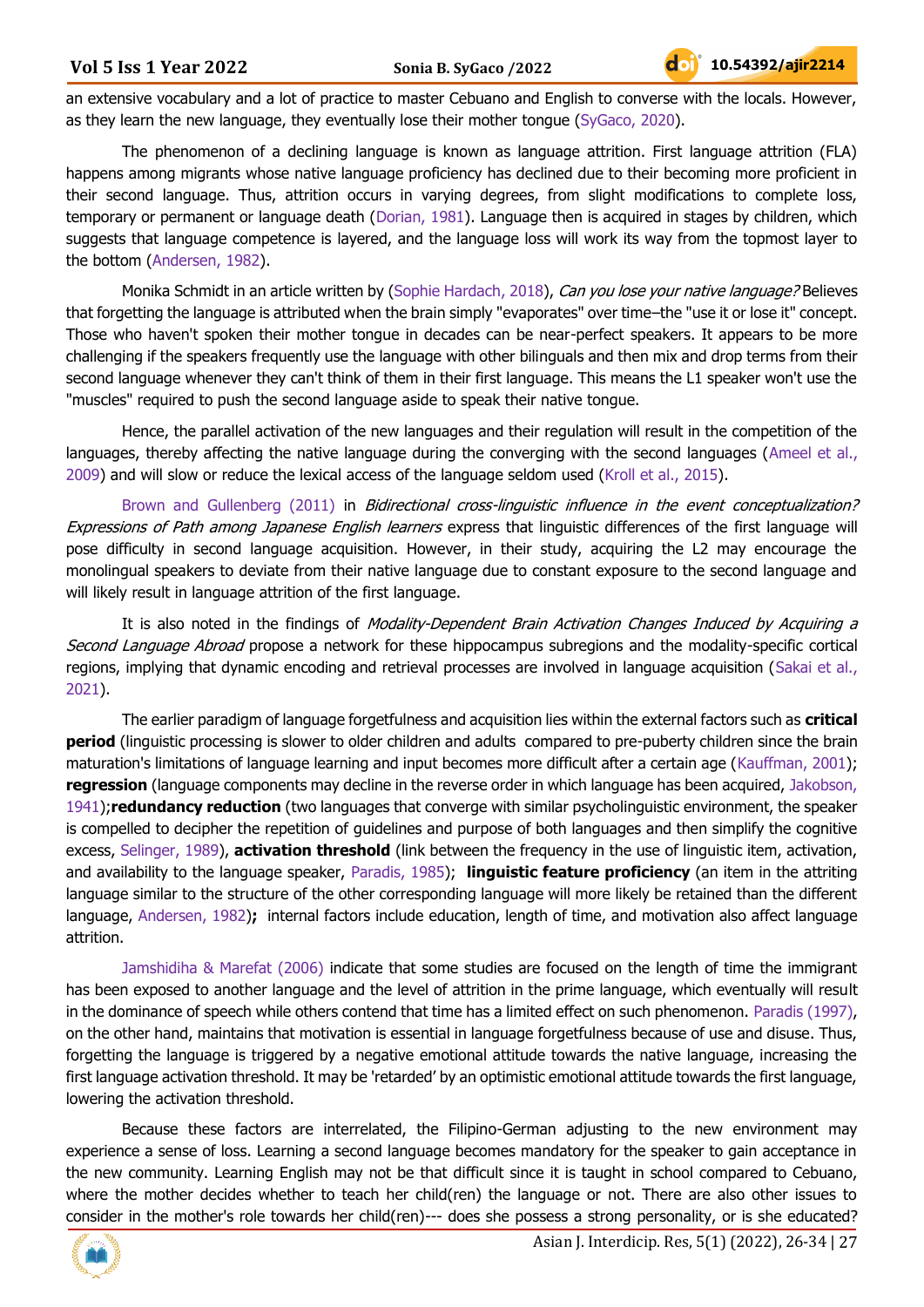On the other hand, the German father shapes the speaker's ability to retain German in their family conversations. While in some instances, the German father may decide that the daily family discourse will be English instead of German.

The speaker is also influenced by Cebuano and English speakers outside the home, especially when the second language is used. Close family ties with Filipino relatives will allow the Filipino-Germans to speak Cebuano. The day-to-day activities such as going to school, buying things, or going to church will compel the Filipino-Germans to speak either English or Cebuano. The absence of German newspapers, radio and German friends will also influence their proficiency in the first language (SyGaco, 2019).

# **Research Methodology**

#### **Research Design**

The respondents took the Can-Do-Scales designed by Merel Keijzer (2007) from her dissertation Last in first out? An investigation of the regression hypothesis in Dutch emigrants in Anglophone Canada. The questionnaire consists of German, English, and Cebuano language proficiency statements. There are five categories: listening comprehension, reading proficiency, speaking ability, and writing proficiency.

#### **Research Environment**

The study took place in Dumaguete City, including adjacent areas where the respondents lived Siaton, Dauin, Zamboanguita, Bacong, Valencia, Sibulan, San Jose, and Amlan. Dumaguete City is known as the City of Gentle People and featured as the best place to retire globally. The site is a hub of several German nationals. Cebuano and English are the primary languages spoken.

#### **Respondents of the Study**

Nine young Filipino-Germans were born in Germany and migrated to the Philippines. Their first language is German and their second languages are Cebuano and English. They learn German as their first language and, during assimilation, learn English and Cebuano as their second/third language/s. The respondents were chosen regardless of their length of stay in the Philippines. The total number of participants was determined through referrals and snowballing until the results reached the saturation point. The respondents were coded by three-letter initials taken from their names and are categorized as short-term migrants and long-term migrants. Short-term migrants like AJS CSK. JRS and RJS have stayed less than five years in the Philippines, while long-term migrants such as AMR, BMH, LOL, OMD, and RAS have migrated to the Philippines for more than five years.

# **Data Gathering Methods and Research Instruments**

The respondents' linguistic proficiency in each of their three languages—German, English and Cebuano—is examined in the context of their first language attrition. They learn German as their first language and, during assimilation, learn English and Cebuano as their second/third language/s. The respondents were chosen regardless of their length of stay in the Philippines. The total number of participants was determined through referrals and snowballing until the results reached the saturation point. The respondents are coded by three-letter initials taken from their names**.**

In the Can-Do Scales questionnaire, the respondents' answers were tabulated to determine the average scores of the two groups: the short term migrants (AJS, CSK, JRS, and RJS); and the long term migrants (AMR, BMH, LOL, OMD, and RAS) and how these scores were ranked based on the values of the scales of 1-5 to achieve the Wilcoxon rank-sum test. Findings provide their collective views on the four competency skills in German, English, and Cebuano.

The Can-Do Scales questionnaire includes statements concerning German, English, and Cebuano language proficiency. The case participants' perception towards their current language and their native language are evaluated through a 1-5 scale. Below is the range of descriptions:

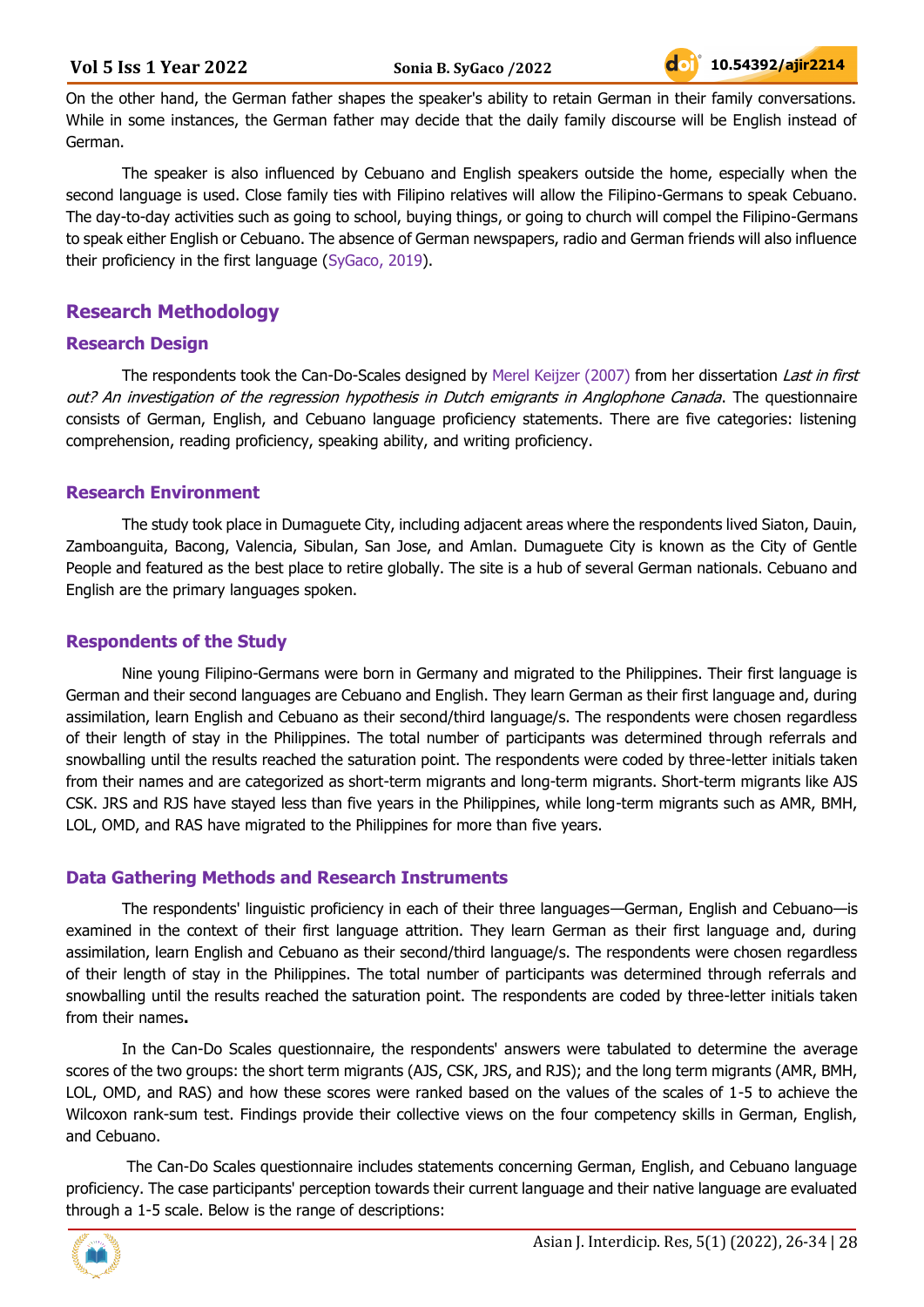- $1 = I$  cannot do this at all
- $2 = I$  can do this, but with much difficulty
- $3 = I$  can do this, although with some difficulty
- $4 = I$  can do this reasonably easily
- $5 = I$  can do this without any difficulty at all

#### **Results**

#### **On Listening Comprehension**

**Table 1** The Listening Competence in German, English, & Cebuano Among Filipino-German

| <b>Respondents</b>                                 | German                                                                    | <b>English</b>                                     | Cebuano                                       |
|----------------------------------------------------|---------------------------------------------------------------------------|----------------------------------------------------|-----------------------------------------------|
|                                                    | <b>Average Score</b>                                                      | <b>Average Score</b>                               | <b>Average Score</b>                          |
| (AJS, CSK, JRS, RJS)                               | Short-Term Migrants $ 5$ (I can do this without<br>any difficulty at all) | 4 (I can do this fairly<br>easily)                 | 2 (I can do this but with<br>much difficulty) |
|                                                    | <b>Rank Sum Test</b>                                                      | <b>Rank Sum Test</b>                               | <b>Rank Sum Test</b>                          |
|                                                    | $U1 = 18$                                                                 | $U1=7$                                             | $U1=0$                                        |
|                                                    |                                                                           |                                                    | *some respondents did not                     |
|                                                    |                                                                           |                                                    | answer                                        |
| Long-Term Migrants<br>(AMR, BMH, LOL,<br>OMD, RAS) | 3 (I can do this, although<br>with some difficulty)                       | 5 (I can do this without<br>any difficulty at all) | 4 (I can do this fairly easily)               |
|                                                    | <b>Rank Sum Test</b>                                                      | <b>Rank Sum Test</b>                               | <b>Rank Sum Test</b>                          |
|                                                    | $U2=2$                                                                    | $U2 = 13$                                          | $U2 = 18$                                     |
|                                                    |                                                                           |                                                    | *some respondents did not                     |
|                                                    |                                                                           |                                                    | answer                                        |

Based on the data from Table 1 the listening comprehension aspect of the Can-Do Scales, the short-term migrants selected German as their preferred language because their mental map is still in German: could understand slow or fast German discourse aired over the radio or on TV; and could quickly comprehending extended speeches, formal lectures, and German movies. In short, regardless of the pace and mode of communication, the short-term migrants perfectly understand the German language. This indicates that before migration, all of them have fully acquired their first language and that its structure remains unchanged through time. Thus, English is a secondary choice as they continue to be native speakers of German. Notably, acquiring Cebuano is not part of the short-term migrants' priorities.

Meanwhile, the long-term migrants continue to become bilinguals, juggling English and Cebuano in their everyday interactions. They attained a high average in every communicative situation for both languages, which indicates that they have already forgotten German. They have acquired English and Cebuano because the first is taught in school while the latter is the dominant language spoken in the community. Their long absence from their home country and the unavailability of German TV programs and films and non-use of the language in their new country contribute to the deterioration of the long-term migrants' listening proficiency in German.

According to Nathan Thomas Adams (2020) in his dissertation, *Domestic vs Foreign Immersion Experiences:* Listening Comprehension of Multiple Dialects in Spanish, students who learn the majority of their Spanish in a foreign country often fail to recognize unusual accents. In contrast, students who learn in more diverse areas may not face the same cognitive shock since they have already heard a variety of accents.

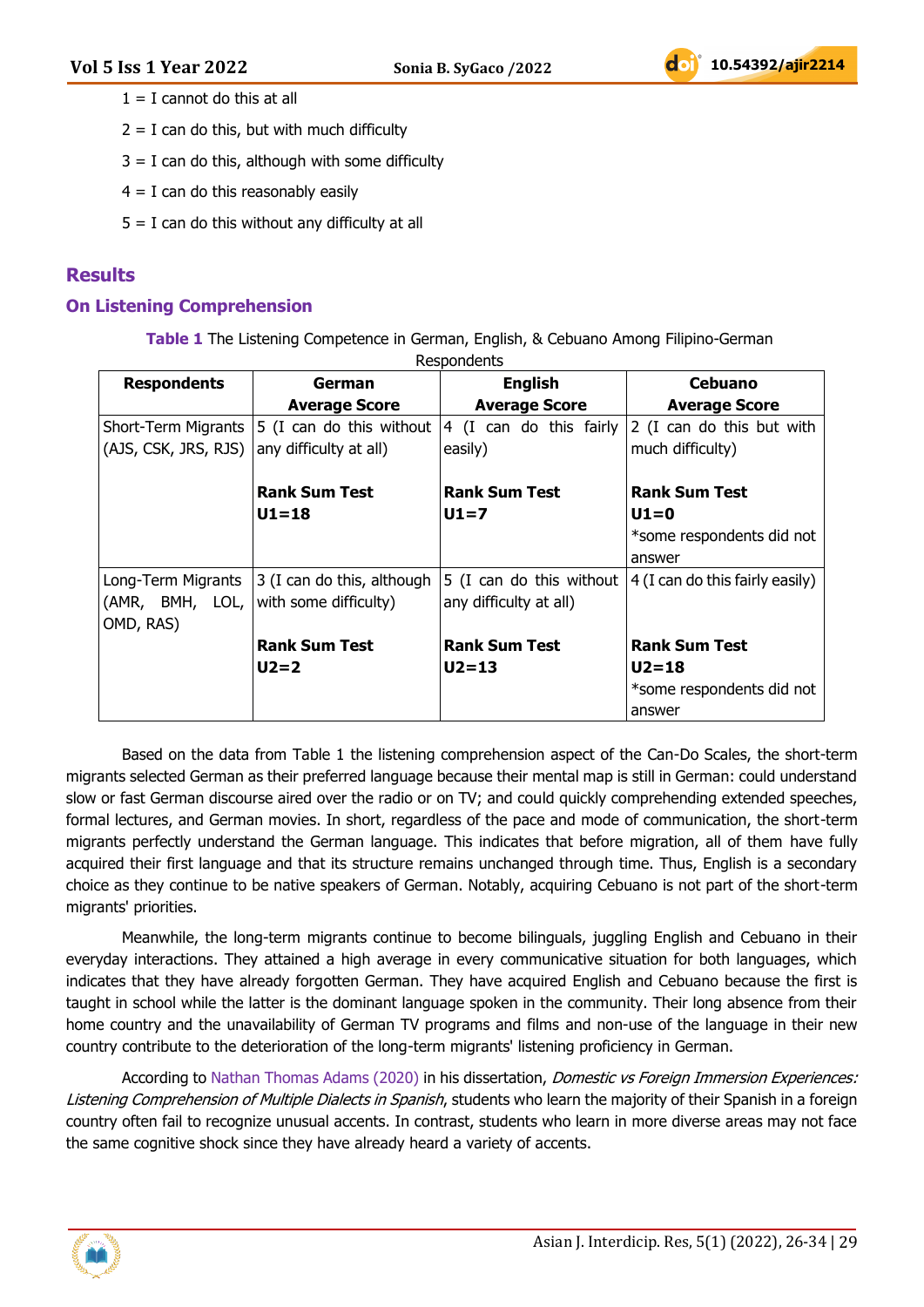#### **On Reading Comprehension**

**Table 2** The Reading Competence in German, English, & Cebuano Among Filipino-German Respondents

| <b>Respondents</b>                 | German                                                 | <b>English</b>              | Cebuano                      |
|------------------------------------|--------------------------------------------------------|-----------------------------|------------------------------|
|                                    | <b>Average Score</b>                                   | <b>Average Score</b>        | <b>Average Score</b>         |
| Short-Term                         | 4.58 (I can do this without 3.54 (I can do this fairly |                             | 1.54 (I can do this but with |
| Migrants                           | any difficulty at all)                                 | easily)                     | much difficulty)             |
| (AJS, CSK, JRS, RJS)               |                                                        |                             |                              |
|                                    | Rank Sum Test $U1 = 18.58$                             | <b>Rank Sum Test</b>        | <b>Rank Sum Test</b>         |
|                                    |                                                        | $U1 = 5.5$                  | $U1 = 2.46$                  |
|                                    |                                                        |                             |                              |
|                                    |                                                        |                             |                              |
|                                    | Long-Term Migrants   2.5 (I can do this but with       | 4.73 (I can do this without | 3.4 (I can do this, although |
| (AMR, BMH, LOL,   much difficulty) |                                                        | any difficulty at all)      | with some difficulty)        |
| OMD, RAS)                          |                                                        |                             |                              |
|                                    | <b>Rank Sum Test</b>                                   | <b>Rank Sum Test</b>        | <b>Rank Sum Test</b>         |
|                                    | $U2 = 1.4$                                             | $U2 = 14.5$                 | $U2 = 16.08$                 |

In the reading comprehension on Table 2, regardless of the simplicity or complexity of the topics found in the printed materials in German, the short-term migrants did better than their long-term counterparts. This is because the former has not forgotten their mother tongue despite being away from home for a while. Another factor is their constant use of German in their present home. However, they are also motivated to increase their English vocabulary since this is the language used in school. Unfortunately, this same motivation is not shown in their attitude towards learning Cebuano because the language is not taught in high school or at the tertiary level. Therefore, the shortterm migrants found it challenging to comprehend Cebuano reading materials since they have not learned enough language in their daily interactions.

On the other hand, the long-term migrants preferred reading English materials because these are easy and frequently used in school. They are now accustomed to short or long texts in English but rarely read German or Cebuano texts. Most of the long-term migrants who left Germany at a very young age no longer hold any German reading material. AMR and RAS, whose parents continue to motivate them to speak in German, may have earned a high rating in German. Still, the collective preferences of the long-term migrants reflected low average and small values in the rank-summary test in the language.

Meanwhile, in *Strategies for Teaching Reading Comprehension to Children of Migrant Workers*, Dianne Pennington (2020) discusses that in a small independent school district in California's Central Valley, many migrant students fail to fulfill state content standards reading and legibility. According to a previous study, if a student is not fluent in fifth-grade reading abilities, this person will not achieve academic achievement.

#### **On Speaking Skills**

The short-term migrants, as shown in Table 3, who are still adept in German can sustain any speaking engagement with German native speakers, whether done spontaneously or involving technical discussions, confidently expressing their opinions on the topic at hand. In all communicative situations involving speaking, all the short-term migrants rated 5, meaning they could do all the speaking tasks without difficulty.

Both short and long-term migrants share the same interest in the English language. The long-term migrants who acquired English ahead of the short-term migrants scored higher in English and Cebuano. The former speak Cebuano like native speakers since this is the language they use every day to communicate with their friends and the public. At the same time, the short-term migrants struggle to speak the dominant language in the community. Because speaking in English is obligatory in school conversations, discussions, and reporting, both groups are motivated to converse in English without any prodding from anyone.

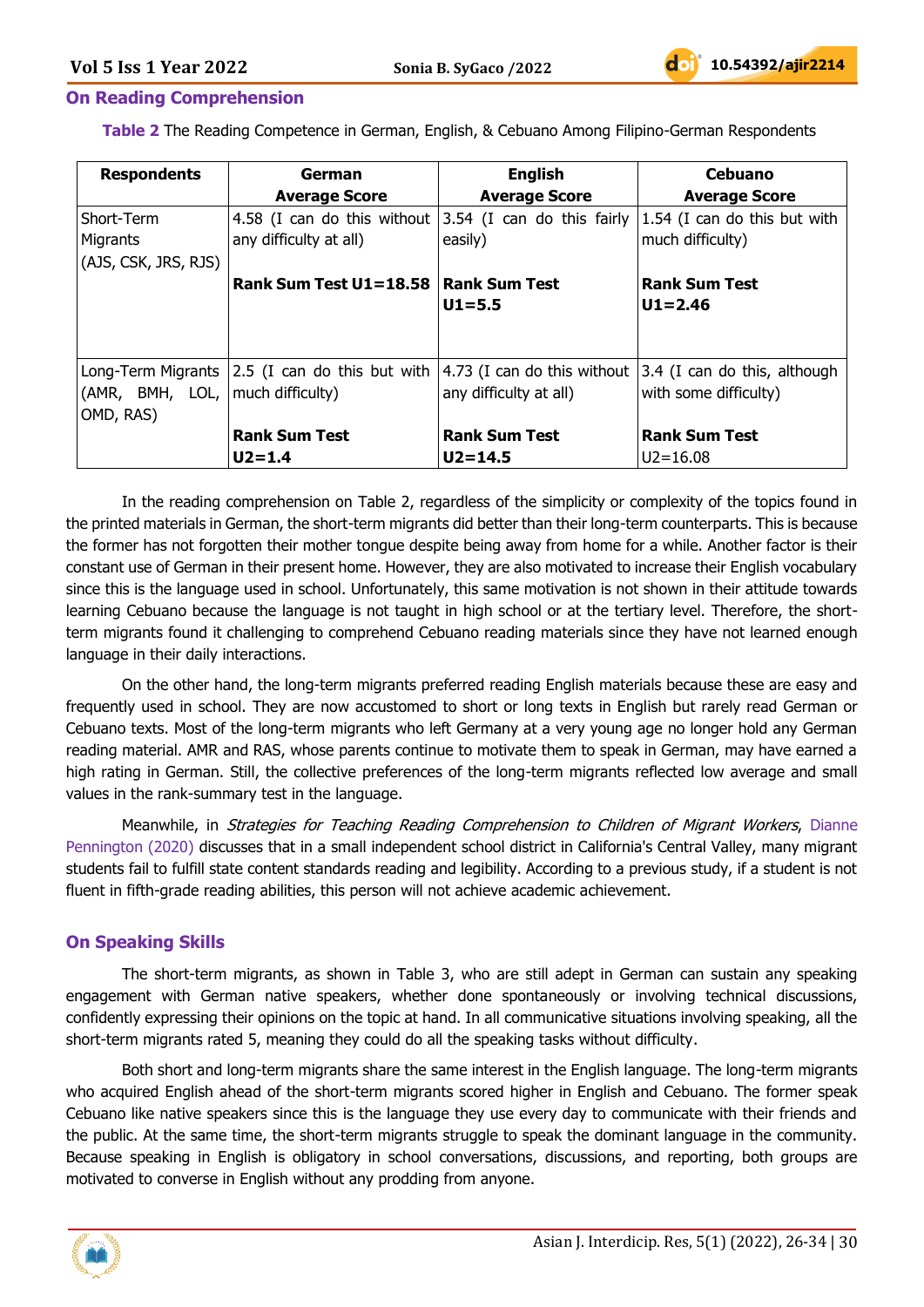**Table 3** The Speaking Competence in German, English, & Cebuano Among Filipino-German Respondents

| <b>Respondents</b>                                 | German                                                | <b>English</b>                                            | <b>Cebuano</b>                                    |
|----------------------------------------------------|-------------------------------------------------------|-----------------------------------------------------------|---------------------------------------------------|
|                                                    | <b>Average Score</b>                                  | <b>Average Score</b>                                      | <b>Average Score</b>                              |
| <b>Short-Term Migrants</b><br>(AJS, CSK, JRS, RJS) | 4.75 (I can do this without any<br>difficulty at all) | 4.2 (I can do this fairly<br>easily)                      | $1.6$ (I can do this but with<br>much difficulty) |
|                                                    | <b>Rank Sum Test U1=18</b>                            | <b>Rank Sum Test</b><br>$U1=6$                            | <b>Rank Sum Test</b><br>$U1=3$                    |
| Long-Term Migrants<br>(AMR, BMH, LOL, OMD,<br>RAS) | 2.3 (I can do this but with much<br>difficulty)       | $ 4.4$ (I can do this fairly $ 3.7 \rangle$ (I<br>easily) | can do this fairly<br>easily)                     |
|                                                    | <b>Rank Sum Test</b><br>$U2=2$                        | <b>Rank Sum Test</b><br>$U2 = 14$                         | Rank Sum Test<br>$U2 = 17$                        |

As they became more conversant in English and Filipino, the long-term migrants' German fluency conversely deteriorated. They could no longer carry a conversation because they had to process the words first by translating them to English, Cebuano, or their equivalent. As a result, only two long-term migrants still speak German well.

The Migration Observatory (2019) reports that respondents may understand the first language at home in various ways. For example, some would say the language most usually spoken in the family (i.e. the main language, while others may respond chronologically. The question does not aim to elicit the respondent's first language or native language by asking about the language spoken at home, but some individuals may perceive it that way. There is also considerable doubt about how single multilingual respondents may perceive the term of a language spoken 'at home.' We use the words main language at home' and 'primary language at home' interchangeably throughout this briefing, but we recognize that respondents may understand these terms differently.

# **On Writing Proficiency**

The Filipino-German respondents' writing proficiency in three languages presents exciting contrasts in Table 4. The short-term migrants claim they can still write suitable compositions in German whether these write-ups are simple or difficult. They consider it effortless to write essays, reports, and letters in German, even if they require many details. Their still daily use of their mother tongue allowed them to maintain good writing proficiency in German.

**Table 4** The Writing Competence in German, English, & Cebuano Among Filipino-German Respondents

| <b>Respondents</b>   | German                           | <b>English</b>            | <b>Cebuano</b>                |
|----------------------|----------------------------------|---------------------------|-------------------------------|
|                      | <b>Average Score</b>             | <b>Average Score</b>      | <b>Average Score</b>          |
| Short-Term Migrants  | 4.7 (I can do this without any   | 4.0 (I can do this fairly | 1.0 (I cannot do this at      |
| (AJS, CSK, JRS, RJS) | difficulty at all)               | easily)                   | all)                          |
|                      | <b>Rank Sum Test U1=19</b>       | <b>Rank Sum Test</b>      | <b>Rank Sum Test</b>          |
|                      |                                  | $U1=7$                    | $U1=2$                        |
| Long-Term Migrants   | 2.0 (I can do this but with much | 4.5 (can do this fairly   | this,<br>2.89<br>Œ.<br>can do |
| (AMR, BMH, LOL, OMD, | difficulty)                      | easily)                   | although<br>with<br>some      |
| RAS)                 | <b>Rank Sum Test</b>             | <b>Rank Sum Test</b>      | difficulty)                   |
|                      | $U2=1$                           | $U2 = 13$                 | <b>Rank Sum Test</b>          |
|                      |                                  |                           | $U2 = 18$                     |

In terms of English, the short-term migrants continue to acquire the language fast like the long-term migrants. This is because their academic life emphasizes writing in English in all genres. In some items, the shortterm migrants have the same average as the long-term migrants, but in general, the long-term migrants have a

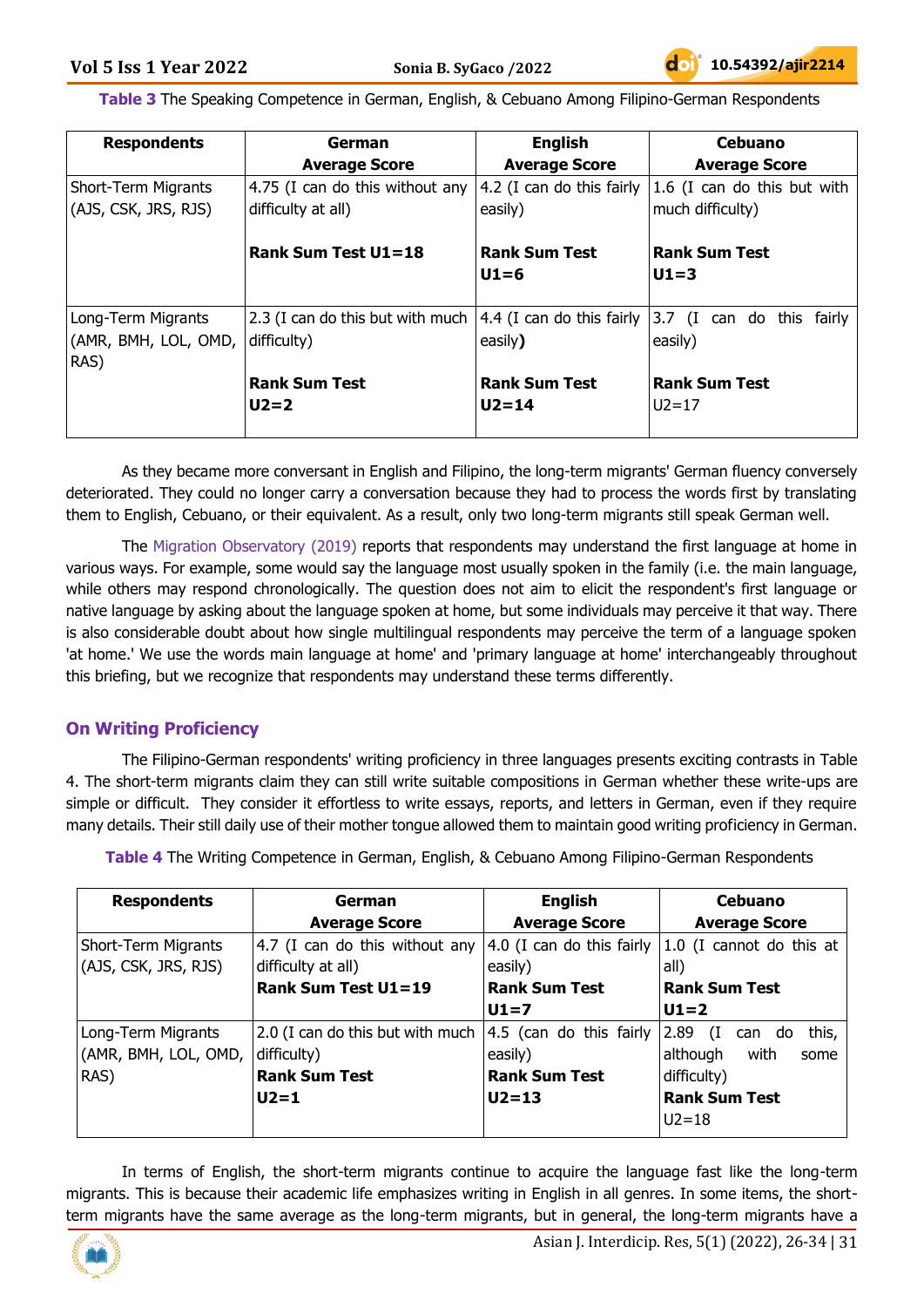higher proficiency in the English language. Not surprisingly, the first group considers English their second preferred language for writing. Writing in Cebuano is very difficult for these recent migrants because they have learned spoken Cebuano only so far; never written, considering that this is not required in the academic setting.

The long-term migrants, on the other hand, find writing in German complex. Except for AMR and RAS, who continue to use German, the others have problems retrieving German words explaining why they rated themselves at the last level of the Can-Do Scales - "we could do it but with much difficulty" - and selected English as now their first language. The language they used in writing exercises was never German and Cebuano. Though a little better than the short-term migrants in their score average, the long-term migrants still struggle with writing in Cebuano.

On the other hand, in The development of written expression in immigrant children from 6 to 9 years old, authored by Elisa de las Fuentes Gutiérrez (2020), she talks that the growth of written expression during the initial years of elementary school has given these pupils the skills they need to communicate more effectively. From the first to the third year, there is a growth in written expression that allows pupils to articulate better the linguistic acts performed for communication. Students in the third year of primary school have more communication resources and, as a result, can engage in more linguistic activities geared at communication, even within the same text. Third-year students' expanded vocabulary, combined with the production of more complex sentences, allows them to create more useful communicative texts that express more relevant communication ideas.

The majority of the texts exhibited typical oral language qualities, indicating that immigrant students learning the language in the classroom strive to communicate in writing using tools they are already familiar with from verbal language. This is because oral language norms and codes are acquired out of necessity before written language norms and codes, allowing immigrant kids to cohabit in the classroom and, as previously said, covering the affective needs of all children aged 6 to 9. These children's written work has a single effect: the texts mirror those used in colloquial oral communication as if they were having a face-to-face conversation with the interlocutor (de las Fuentes Gutiérrez, 2020).

# **Conclusion**

This study has recognized that first language attrition happens when the speakers migrate before puberty and occasionally practice the language. During their adolescent years, the respondents who have moved to the Philippines when acquiring their first language are already cultivated and can still preserve or speak in their primary language. Conversely, individuals who left Germany during their childhood and communicated in English and Cebuano have nearly forgotten their first language. Furthermore, the longer the respondents remained in the Philippines and the more they have integrated with the local speakers, the more they also utilized their second languages, in this situation, English and Cebuano. Their non-use of their first language also determines eloquence in the second language among respondents. To most respondents, the individuals who no longer practice German become more proficient in their acquired second language, English.

Learning about a new environment, new rules of behavior, and new cultural expectations is a difficult task. Furthermore, one of the most challenging barriers to overcome is the language barrier. It's the inability to articulate one's own opinions, thoughts, and feelings. The speakers are frustrated, defeated, and disappointed due to this. On the other hand, there is evidence of language acquisition learning and growth. Some immigrants eventually stop identifying with their own culture and begin to accept the new roles and identities of the host culture. In contrast, others refuse to let go of their own.

# **Recommendation**

Since language attrition is gradual, Filipino-German respondents, especially long-term migrants, should relearn their mother tongue by taking German lessons offered in Philippine universities. Going back to Germany and staying for a couple of months is another option to restudy German. By having German formulaic chunks, respondents can now read e-books e-newspapers in German and watch movies and films in the language through cable TV subscription or listen to German music by downloading songs from the Internet. Other than that, the respondents can also create a German club in Dumaguete and meet once a week to plan their socio-civic activities and, at the same time, to converse in German. Moreover, they can watch German online tutorials like Duolingo and watch and

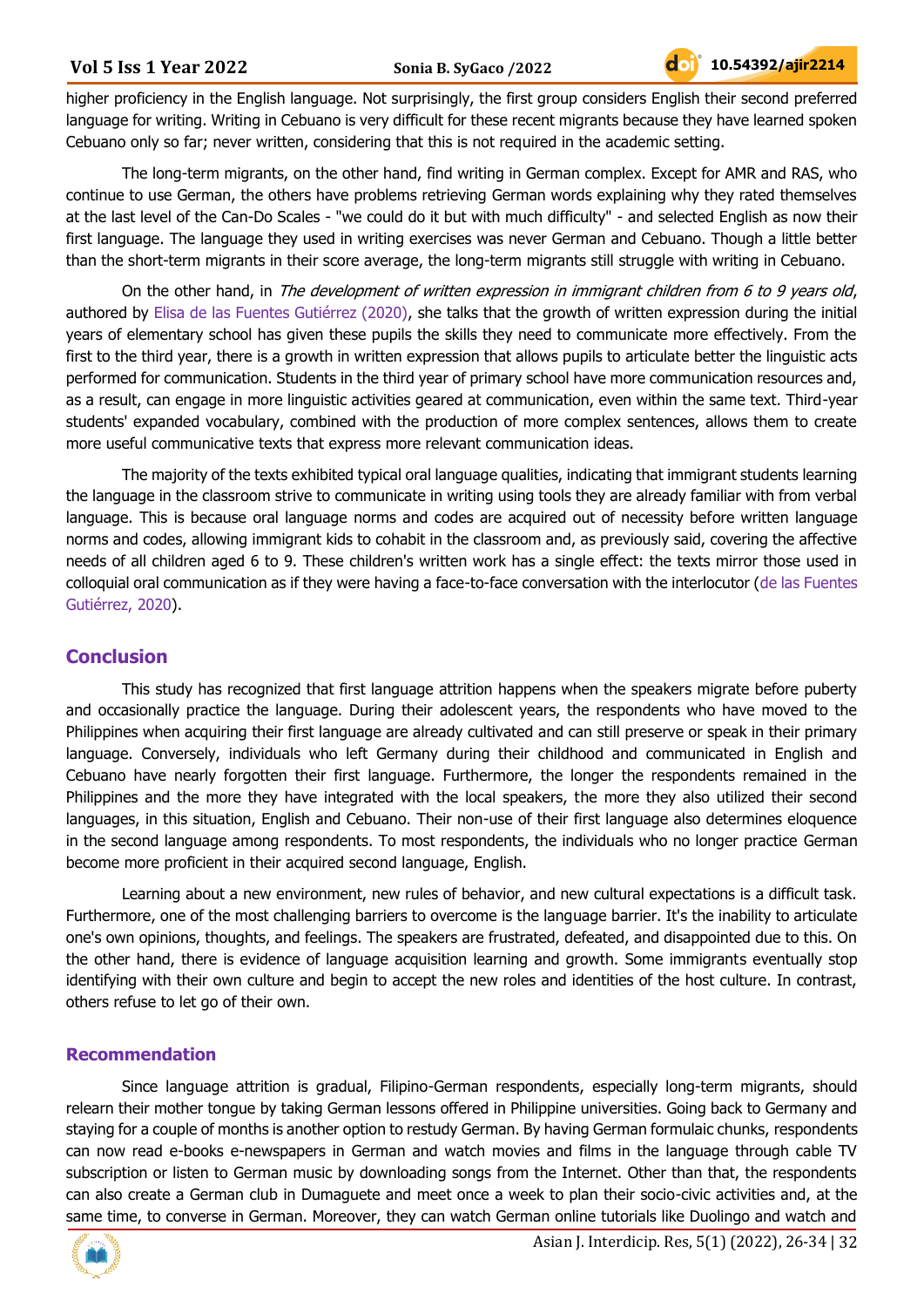download German conversations or interactions from social media such as YouTube. They can also call their friends and relatives in Germany more frequently and speak in German. Or, if they want face-to-face interactions, they can go to the restaurants in Dumaguete frequented by German nationals and talk to them in German. By doing all these, the long-time Filipino-German migrants will have frequent access to their first language and will reacquire German in their mental lexicon. At the same time, the more recent ones will continue to immerse themselves in their native language while also becoming more competent in English and Cebuano.

# **References**

- Adams, N., (2020) Domestic vs Foreign Immersion Experiences: Listening Comprehension of Multiple Dialects in Spanish, Brigham Young University, United States.
- Ameel, E., Malt, B., Storms, G., & Van Ascche, F., (2009) Semantic Convergence in the Bilingual Lexicon, Journal of Memory and Language, 60(2), 270-290.<https://doi.org/10.1016/j.jml.2008.10.001>
- Andersen, R.W., (1982) Determining the linguistic attributes of language attrition, The loss of language skills, 83- 117.
- Brown, A., & Gullenberg, M., (2011) Bidirectional cross-linguistic influence in event conceptualization? Expressions of Path among Japanese Learners in English, Bilingualism: Language & Cognition, 14(1), 79-94. <https://doi.org/10.1017/S1366728910000064>
- de las Fuentes Gutiérrez, E., (2020) The development of written expression in immigrant children from 6 to 9 years old, Open Linguistics, 6(1), 109-131.<https://doi.org/10.1515/opli-2020-0008>
- Dorian, N., (1981) Language death, University of Pennsylvania Press, Philadelphia, United States. <https://doi.org/10.9783/9781512815580>
- Hardach, S., (2018) Can you lose your native language?, Language, Retrieved from <https://www.bbc.com/future/article/20180606-can-you-lose-your-native-language>
- Isphording, I. E., (2015) What drives the language proficiency of immigrants?, IZA World of Labor. <https://doi.org/10.15185/izawol.177>
- Jakobson, R., (1941) Child language, aphasia and phonological universals, Mouton Publishers, The Hague.
- Jamshidiha, H., & Marefat, H., (2006) L1 Persian Attrition, The linguistics journal,1(1), 17- 46[.http://citeseerx.ist.psu.edu/viewdoc/download?doi=10.1.1.233.91&rep=rep1&type=pdf#page=17](http://citeseerx.ist.psu.edu/viewdoc/download?doi=10.1.1.233.91&rep=rep1&type=pdf#page=17)
- Kauffman, D., (2001) Tales of L1 attrition: Evidence from pre-puberty children, Sociolinguistic and psycholinguistic perspectives on maintenance and loss of minority languages, 185-202.
- Keijzer, M., (2007) First language attrition: A cross-linguistic investigation of Jakobson's regression hypothesis, International Journal of Bilingualism, 8(3), 389-393<http://dx.doi.org/10.1177/13670069040080030201>
- Kroll, J. F., Dussias, P. E., Bice, K., & Perrotti, L., (2015) Bilingualism, Mind, and Brain, Annual Review of Linguistics, 1, 377-394.<https://doi.org/10.1146/annurev-linguist-030514-124937>
- Migration Observatory, (2019) English language use and proficiency of migrants in the UK, The Migration Observatory, London. Retrieved from [https://migrationobservatory.ox.ac.uk/resources/briefings/english](https://migrationobservatory.ox.ac.uk/resources/briefings/english-language-use-and-proficiency-of-migrants-in-the-uk/)[language-use-and-proficiency-of-migrants-in-the-uk/](https://migrationobservatory.ox.ac.uk/resources/briefings/english-language-use-and-proficiency-of-migrants-in-the-uk/)
- Organization for Economic Co-operation and Development, (2020) What is the impact of the COVID-19 pandemic on immigrants and their children?, OECD Policy Responses to Coronavirus (COVID-19), [https://www.oecd.org/coronavirus/policy-responses/what-is-the-impact-of-the-covid-19-pandemic-on](https://www.oecd.org/coronavirus/policy-responses/what-is-the-impact-of-the-covid-19-pandemic-on-immigrants-and-their-children-e7cbb7de/)[immigrants-and-their-children-e7cbb7de/](https://www.oecd.org/coronavirus/policy-responses/what-is-the-impact-of-the-covid-19-pandemic-on-immigrants-and-their-children-e7cbb7de/)
- Paradis, M., (1985) On the Representation of Two Languages in the Brain, Language Sciences, 7(1), 1-39. [https://doi.org/10.1016/S0388-0001\(85\)80010-3](https://doi.org/10.1016/S0388-0001(85)80010-3)